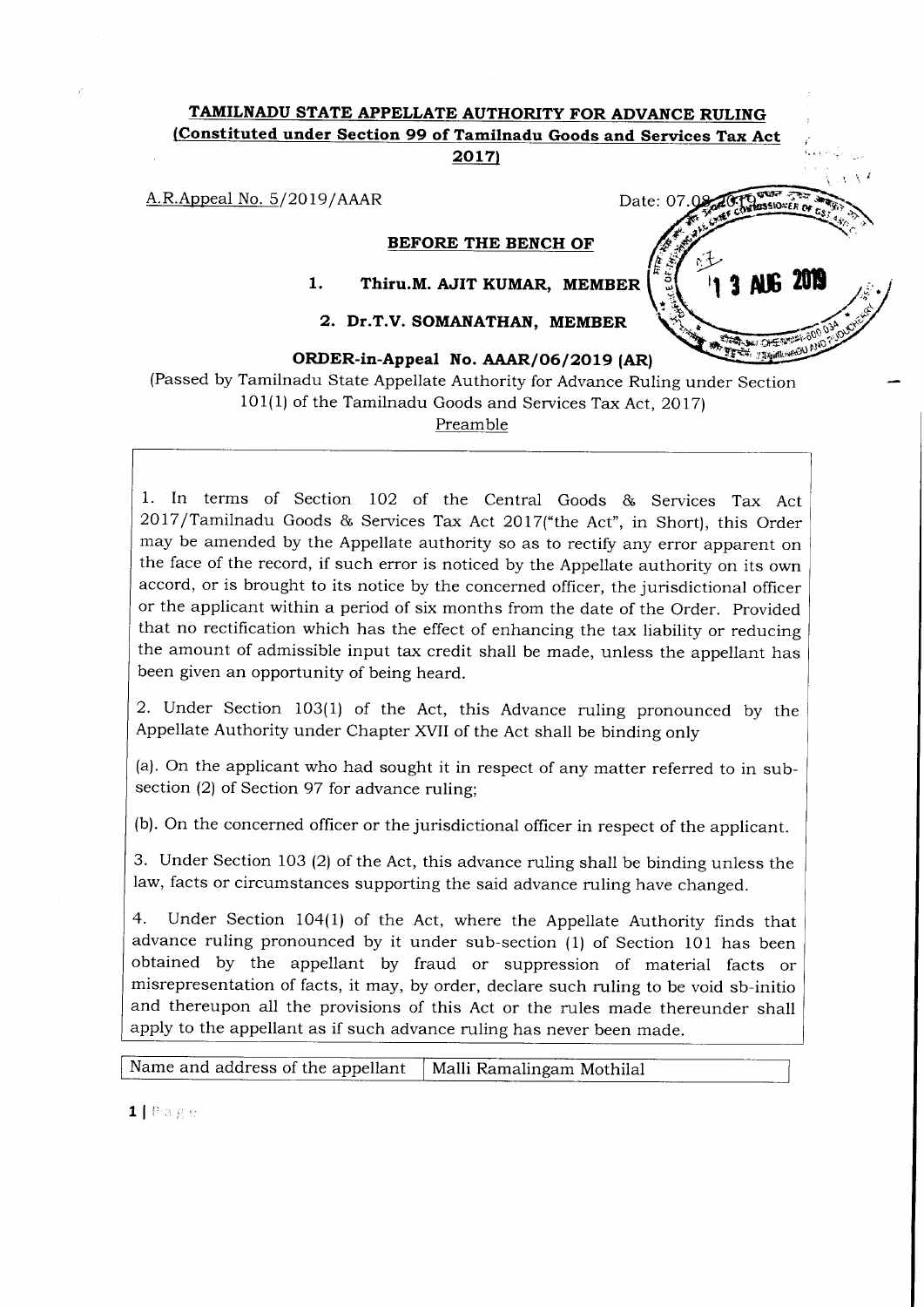|                                                                                                       | No. 2/3-A, Saratha Illam, A.A. Road,<br>CMR Road, Munichalai Road, Madurai                                                           |
|-------------------------------------------------------------------------------------------------------|--------------------------------------------------------------------------------------------------------------------------------------|
| GSTIN or User ID                                                                                      | 33AATPM2415J1ZL                                                                                                                      |
| Ruling Order<br>against<br>Advance<br>which appeal is filed                                           | Order No. 12/AAR/2019                                                                                                                |
| Date of filing appeal                                                                                 | 09.05.2019                                                                                                                           |
| Represented by                                                                                        |                                                                                                                                      |
| Jurisdictional Authority-Centre                                                                       | Madurai Commissionerate                                                                                                              |
| Jurisdictional Authority -State                                                                       | The Assistant Commissioner(ST)<br>Kamarajar Salai Assessment Circle,<br>Madurai - 625 020                                            |
| Whether payment of fees for filing<br>appeal is discharged. If yes, the<br>amount and challan details | Yes. Payment of Rs. 20000/- made vide<br>challans No.IOBA19043300509747 dated<br>29.04.2019 & IOBA19053300141521 dated<br>15.05.2019 |

At the outset, we would like to make it clear that the provisions of both the Central Goods and Service Tax Act and the Tamil Nadu Goods and Service Tax Act are the same except for certain provisions. Therefore, unless a mention is specifically made to such dissimilar provisions, a reference to the Central Goods and Service Tax Act would also mean a reference to the same provisions under the Tamil Nadu Goods and Service Tax Act.

The subject appeal is filed under Section 100(1) of the Tamilnadu Goods & Services Tax Act 2OI7 /Central Goods & Services Tax Act 2OI7 (hereinafter referred to the Act') by Malli Ramalingam Mothilal, No. 2/3-A, Saratha Illam, A.A. Road, CMR Road, Munichalai Road, Madurai(hereinafter referred to as the Appellant). The appeal is filed against the Order No. 12/AAR/2O 19 dated I3.O4.2OI9 passed by the Tamilnadu State Authority for Advance ruling on the application for advance ruling filed by the appellant.

2. The Appellant is engaged in the manufacture of Kalava Raksha Sutra (Sacred Thread) in different colours and are selling the same in Kilograms/lengths to the Intra-State buyers as well as Inter-State buyers. They are registered under GST vide Registration No. 33AATPM24I5JlZL. They had sought advance ruling on the

 $2 |$  Page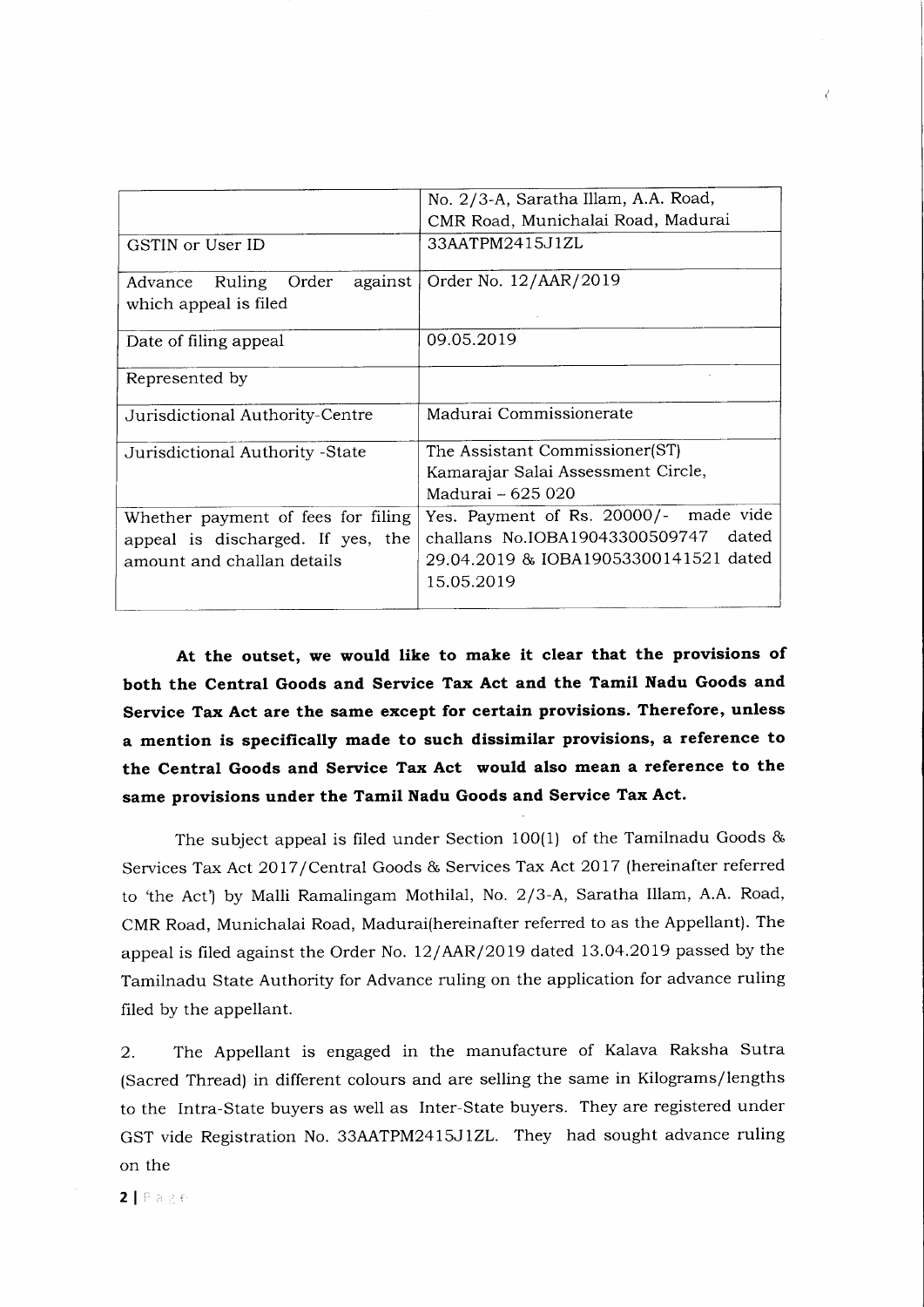"Classification of the Commodity 'Kalava Raksha Sutra (Sacred Thread)' manufactured and supplied by them"

3. The Original authority for Advance Ruling has ruled as follows: "Braided textile yarns supplied by the applicant made of polypropylene yarn is classifiable under 56074900, made of other synthetic yarn is classifiable under 56075090, made of cotton is classifiable under 560T9090."

While arriving at the above classification, the original authority has held that the commodity manufactured are not by themselves Kalva raksha sutra sold directly to consumers but long lengths of thread of various composition sold in loose rolls to the appellant's buyers who need to further cut to individual sizes to make them Kalava sutra.

4. The present appeal is against the ruling in as much as the original authority has stated that the product manufactured by the appellant is not 'Kalava Raksha sutra'but skeins of braided yarn of various compositions.

5. On merits of the case, they have fumished the following as grounds of this appeal:

- $\triangleright$  The Advance Ruling Authority's finding that the appellant's product Kalava Raksha sutra which are sold in long lengths of thread of various compositions in loose rolls to their buyers will not fall under serial number I4B under item IX under the head Pooja samagiri in notification no.2/2o17(Rate) and thereby exempt from levy of any GST on the ground that the appellant's buyers need to further cut into individual sizes to make them Kalava Raksha sutra is against the settled proposition of Law laid down by various Hon'ble High Courts and Hon'ble Supreme Court of India in similar and identical facts of cases.
- $\triangleright$  The Authority for Advance Ruling failed to appreciate the religious features of kalava raksha sutra and the intention of the GST Counsel in granting exemption on those products from levy of GST. The kalava raksha sutra is also called as Raksha Sutra consists of two colours and also called as mangal sutra which has the properties not only to stimulate the spiritual energy, but it is also protect the wearer from evil forces and tied for performing religious pooja and for all religious purpose.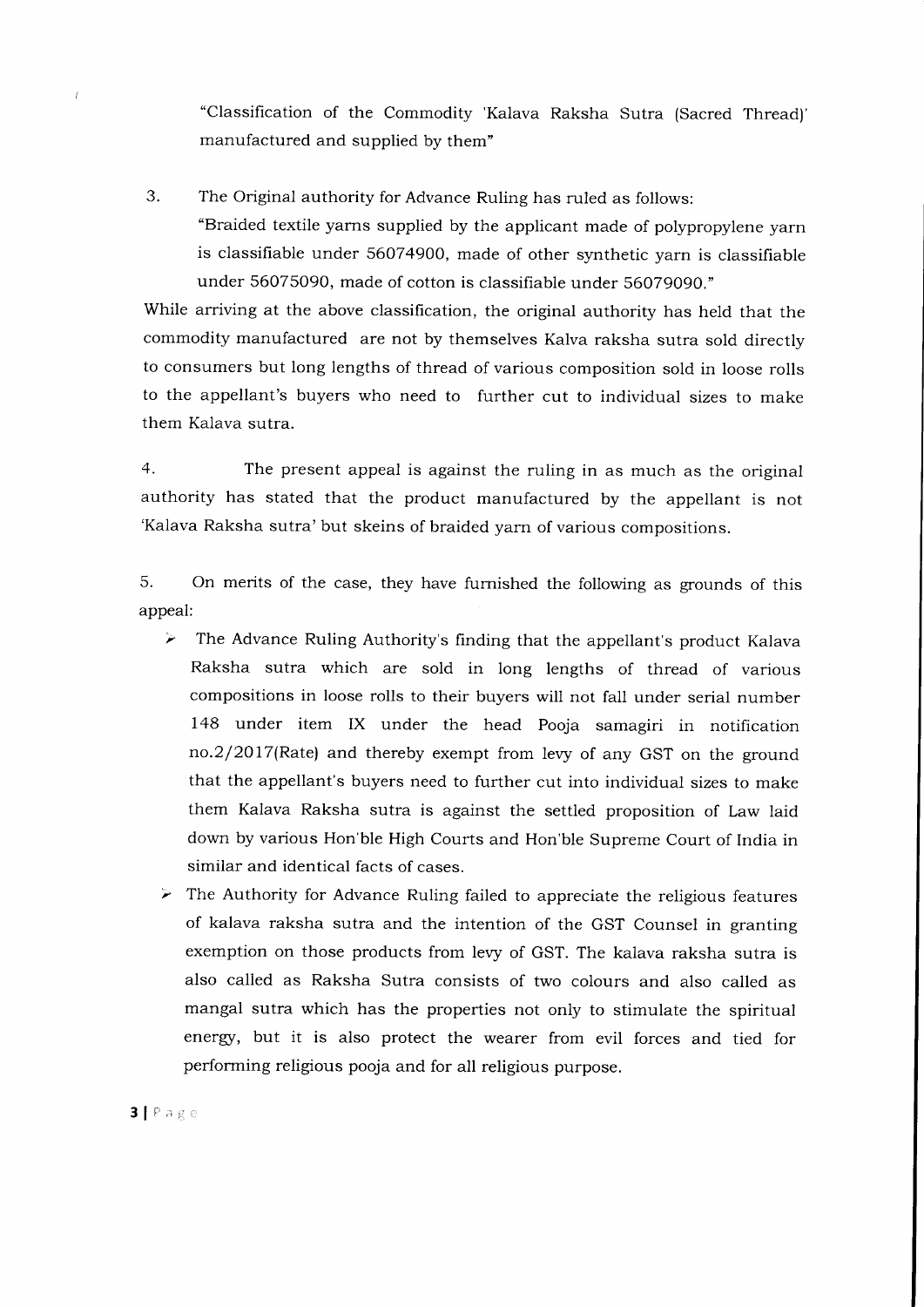- $\triangleright$  The Authority for Advance Ruling failed to note that the kalava raksha sutras are not only tied in wrist of the hands but also tied in hips and waist of the wearer and some of the devotees may wear in the neck like garland. Hence the Kalava raksha sutra made from various yarns after braiding have to be sold in specific lengths to suit the specific request of the buyers.
- $\triangleright$  The appellant is the manufacturer and wholesale seller in kalava raksha sutras and they are selling it in large quantities by weight or lengths to their buyers who in turn further merely cut into various sizes to suit their individual buyers. This does not mean and can be concluded that the kalava raksha sutra manufactured and sold by the Appellant in loose rolls in large quantity are not kalava raksha mentioned in, under serial number <sup>148</sup> under item IX under the head Pooja samagiri in notification no.2/2O17.(Rate) and not eligible for exemption under the GST Act.
- $\geq$  The Authority for Advance Ruling failed to appreciate the relevant entry and wordings of the Kalava raksha sutra mentioned in the serial number <sup>148</sup> under item IX under the head Pooja samagiri in notification no.2/20l7(rate). The Authority of Advance Ruling wrongly presumed that Kalava Raksha Sutra to be sold in sizes to be eligible for exemption and further failed to note the fact that the wearer of Kalava Raksha Sutra may use it in different parts of the human body and the same may require different lengths. The appellant's product Kalava Raksha Sutra is a product manufactured out of using dyed P.P. Yarn. or dyed cotton yarn or dyed polyester yarns which were braided together by using braiding machine. In Tamil Nadu it has been called as braided cords and the same were exempted both under the erstwhile sales tax and VAT regime.
- $\geq$  The Authority for Advance Ruling failed to appreciate the real nature and intent of the appellant's product, which is manufactured and sold by them for the past several years, which is not liable to any tax, even after the same was put forth by the appellant at the time of personal hearing. The Authority further failed to appreciate the intention of the government and Counsel to grant exemption on the Kalava Raksha Sutra based on the spiritual and religious value among the society. Hence this present appeal.
- $\triangleright$  By considering the above facts, statutory provisions and interpretation of entries the order passed by the Authority of Advance Ruling requires reconsideration and liable to be set aside. There are various iudicial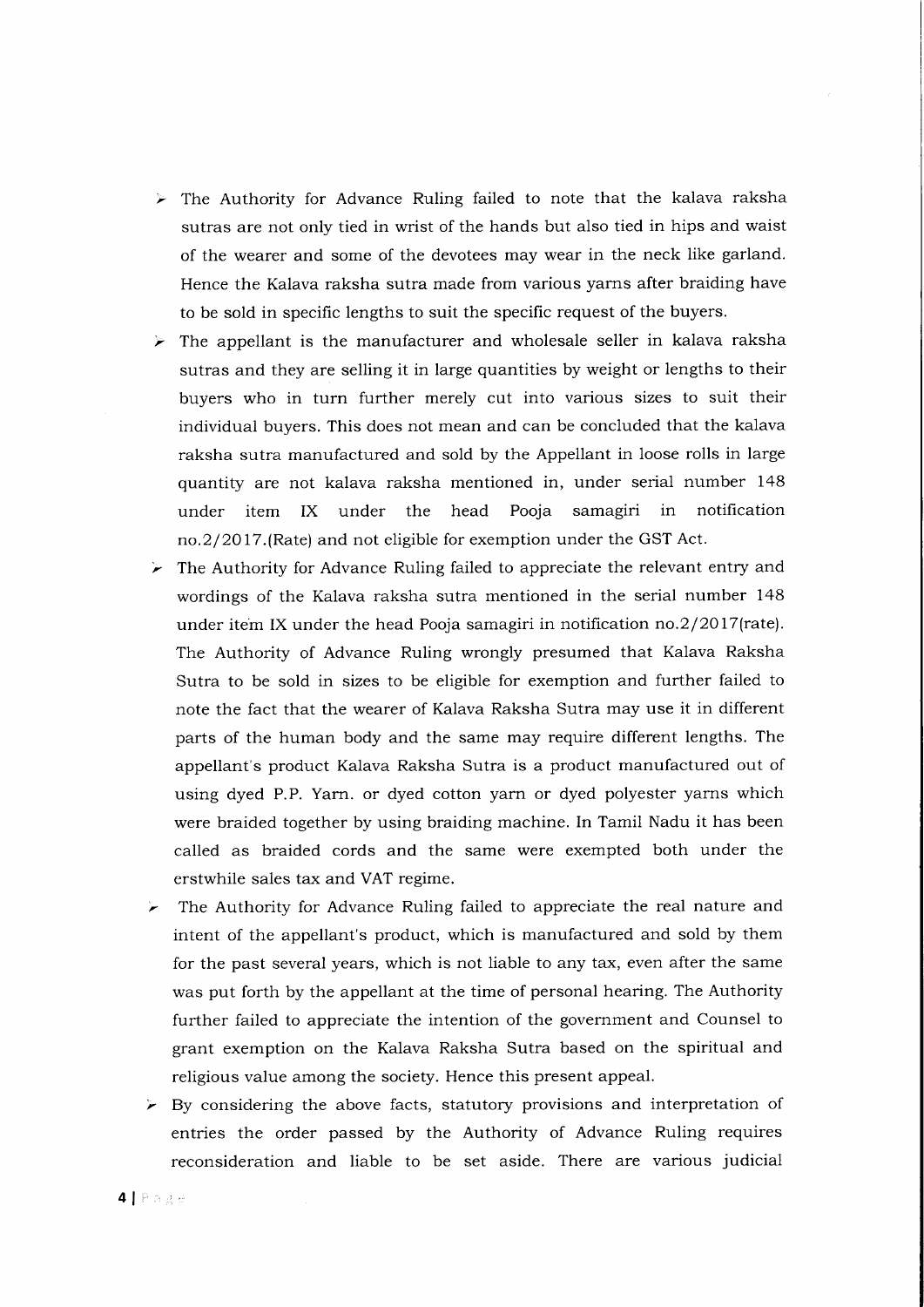precedents held that large piece of iron cut into small sizes remains iron and similarly timber in logs cut into small pieces remains timber in the same way. cutting of big boulder crushed into small boulders does not alter the characteristics of boulders and both are one and the same.

- $\triangleright$  By considering the above principles the Kalava Raksha Sutra manufactured by the appellant and sold in wholesales by weights and lengths and later cut into various sizes by the appellant's buyers still remains as "Kalava Raksha Sutra". Just because the buyers cut the same into various sizes depending upon the specific request of the individuals will not and cannot alter the nature and intend of the product. The appellant's manufacturing details with photographs along with the copies of their purchase and sale bills were produced at the time of hearing. The appellant's main request was to clarify and mention the HSN code for Kalava Raksha Sutra falling under item number 148 of chapter IX under the head pooja samagiri in notification no.2/2o17(Rate). In the said notification, the HSN code was not mentioned and even now it is not updated.
- $\triangleright$  It is submitted that Kalava Raksha Sutra is a braided yarn falling under chapter 56 and further the said product Kalava Raksha Sutra granted exemption by separate entry and fall under the exemption list without having HSN code.

## PERSONAL HEARING:

6. The Appellant was granted personal hearing as required under law before this Appellate Authority on 30th May 2019. The appellant vide letter dated 25.05.2019 requested to re-fix the hearing due to personal reasons. Another opportunity was extended for hearing on 20.06.2019. The appellant vide their letter dated 12.06.2017 sought adjournment and requested to be heard during last week of July. Accordingly, the appellant was granted personal hearing on 26.O7.2O19. Shri. M.R.Mothilal, the appellant, S/Shri M.Arunkumar and A.Chandrasekaran, Advocates and authorized representatives of the appellant appeared. They produced samples of their product and Tax invoice copies relating to purchase of raw materials and 'Bill of Supply' raised by them. They stated that they do not dispute the classification of the product as decided by the Original Authority.; The dispute is on the eligibility of exemption as per Notification No.  $5|P \land g \in$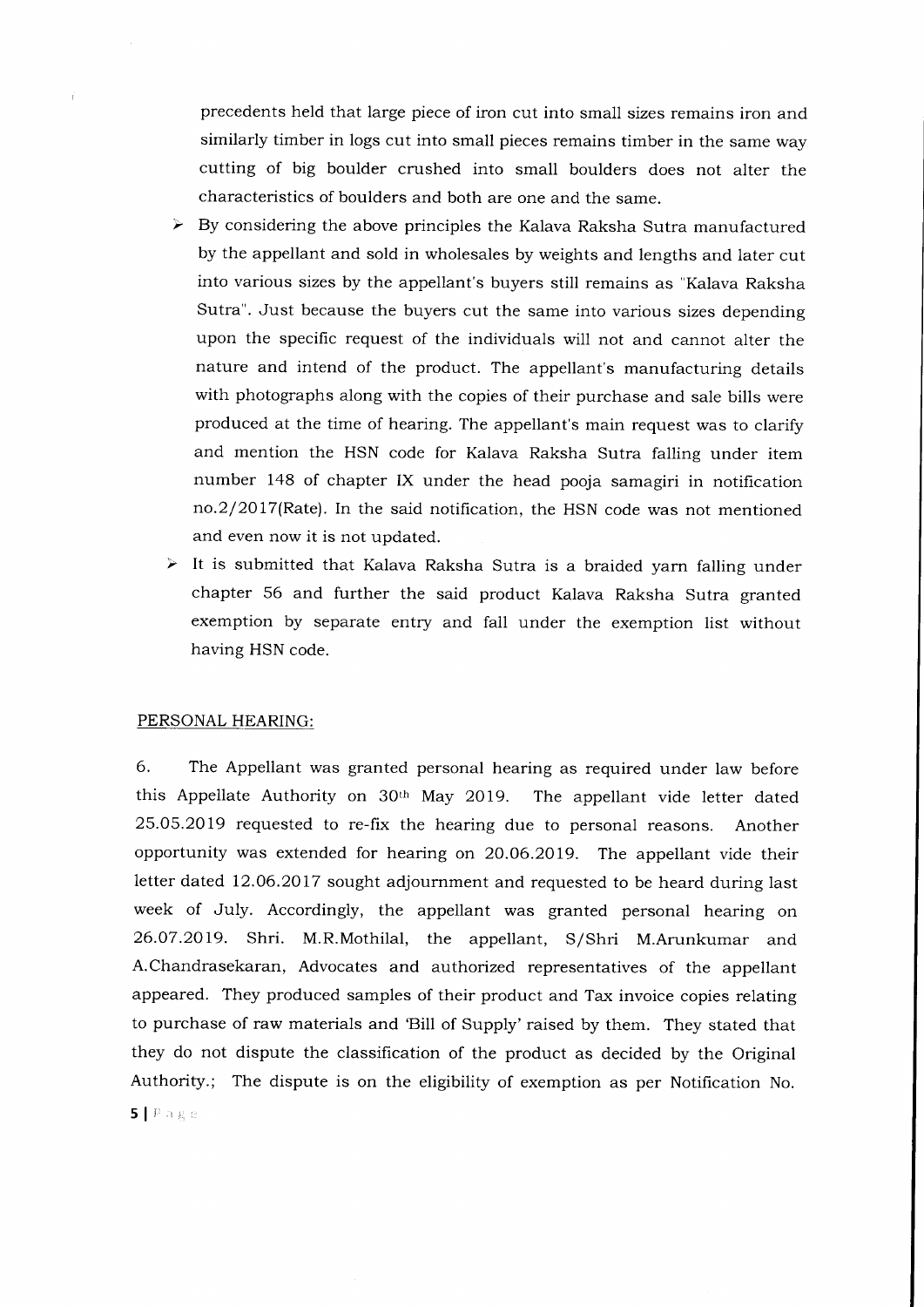2/2017-C.T.(Rate) dated 28.06.2O17 as amended.; The said Notification at 51.No. 148 exempt 'Pooja Samagiri -Kalava Sutra' falling under 'Any Chapter'. They further stated that they are not direct sellers. They sell 'Kalava' by Weight / Lengths. They claimed that mis-use/mis-interpretation cannot be a reason for not extending the exemption.

7. It was observed from the Samples produced before us that the products are of various composition and colour. The products are braided yarns of thickness varying maximum upto  $\frac{1}{2}$ , of either cotton or polyester, viscose or rayon or polypropylene thread made into skeins.

B. Further to the Personal Hearing, the appellant furnished additional submission, which is verbatim as under:

- $\ge$  Though theirs is a proprietary concern their father Mr. M.S. Ramalingam and fore father Mr. M.L. Subbaiyar did the very same business of manufacturing Kalava sutra for the past 70 years. It is their traditional family business.
- $\geq$  Kalava sutra mainly used for the for the religious purpose only and the same has been collogially called in tamil as follows:
	- 1. காசி கயிறு (Kashi Rope)
	- 2. திருப்பதி கயிறு (Tirupati Rope)
	- 3. தாயத்து கயிறு (Talisman Rope)
	- 4. காப்பு கயிறு (insulation Rope)
	- 5. அரைஞாண் கயிறு (Arainan Rope)
	- 6. இடுப்பு கயிறு (Hips Rope)
- $\blacktriangleright$  All the above items are manufactured after braiding. Mostly all the Hindu temples situated in Varanasi, Tirupati, Haridwar, Anjaneyar temples, Ayyappan temple etc., were given by the priest and tied in the right hand wrist after performing pooja. Normally to get rid of fear and to protect from evil and to bring good luck, the people requested the priest to perform mantra and the TALISMAN placed before the god's feet and the said talisman attached to their product. And the priest put into the devotees neck like garland. The kalava sutra attached with talisman was normally worn by devotees either in their neck, hand wrist, foot ankles or also in the hip. These kalava sutra are also worn by the devotees during the fasting periods and to ensure them to follow 6 | Pauge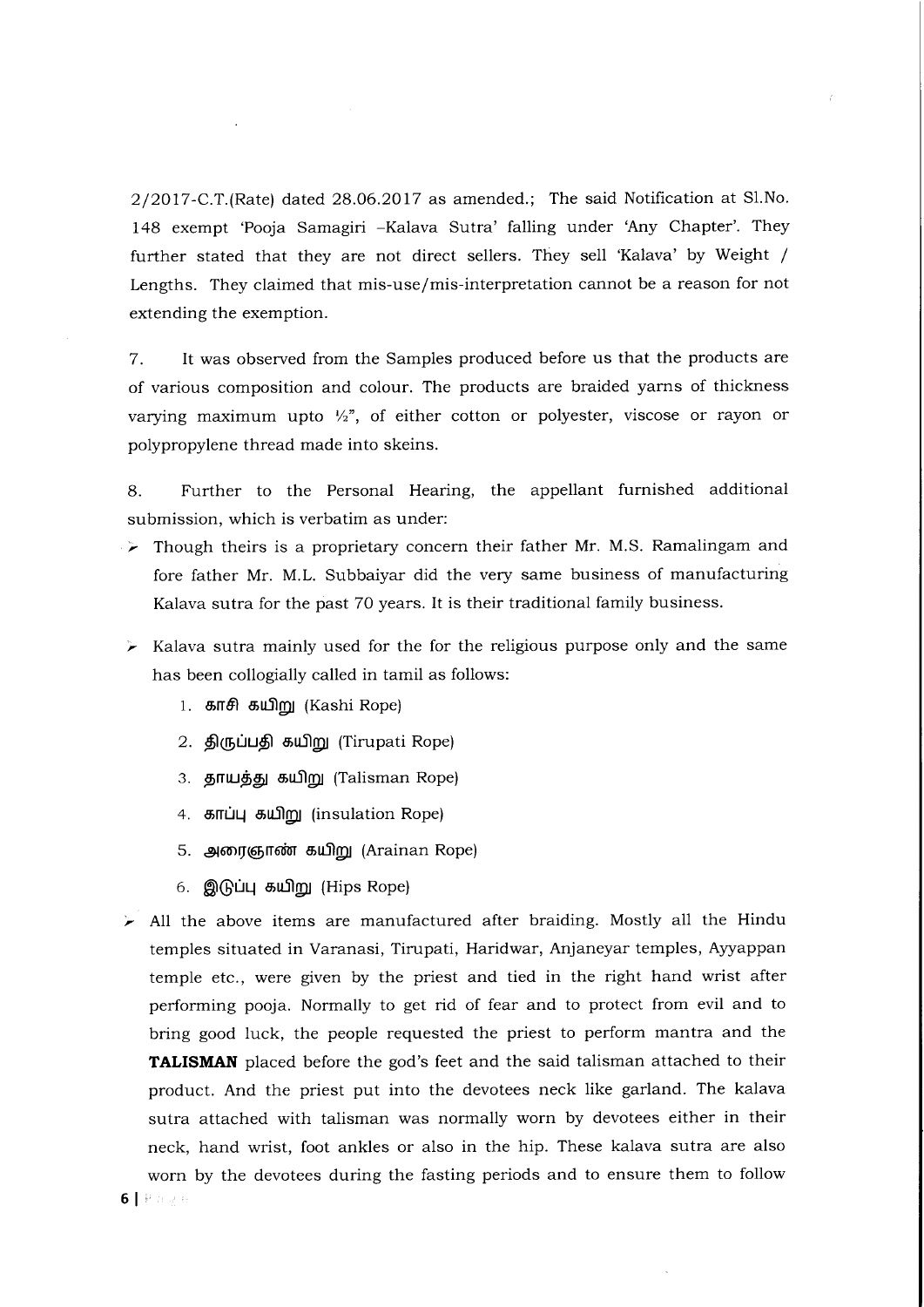the spiritual guidance and they are stopped from wrong doing during the fast periods. Now a day's these kalava sutra are also used by Buddhist, Christian and Muslims religion followers.

### DISCUSSION:

9. We have carefully considered the various submissions made by the Appellant. Prima Facie, we find that, the appeal is filed against the Order No. I2/AAR/2019 dated I3.O4.2O19 passed by the Tamilnadu State Authority for Advance Ruling on the application for advance ruling filed by the appellant. The appellant has received the Original Order on 73.O4.2019 and have filed this appeal on 09.05.2019. The appeal has been filed alongwith appeal fees of Rs. 50OO/- each under CGST and SGST whereas the fee payable is Rs. 10000/- each under CGST and SGST Acts. The appellant has paid the further amount of Rs. 5000/- each under CGST and SGST on 15.05.2019. Though the appeal in ARA-02 is filed by the Appellant within the Statutory period, the same has been filed incomplete, in as much as the application stands filed without the statutory fees prescribed in the Rules. As per proviso to Section 100(2), the Appellate Authority if satisfied that the appellant was prevented by a sufficient cause from presenting the appeal within the appeal period of thirty days can allow it to be presented within a further period not exceeding thirty days. In the case at hand, the appeal is filed within the statutory period though incomplete which has been made good within the further period of thirty days provided in the said proviso. Hence the lacuna is condoned and the appeal is taken up on merits.

10.0 On merits, it is seen that the appellant, in the application filed before the Lower Authority, has sought the classification (HSN Code) of their manufactured product which according to them is 'Kalava Raksha Sutra'. The Lower authority on examination of the submissions made by the appellant has in Para 4 of the Ruling stated that

The items are not by themselves Kalva raksha sutra sold directly to consumers but long lengths of thread of various composition sold in loose rolls to the Applicant's buyers who need to be further cut to individual sizes to make them Kalava Sutra'

10.1 Further, the Lower authority has held that the commodity manufactured by the appellant is a braided yarn made using a braiding machine  $71P$ age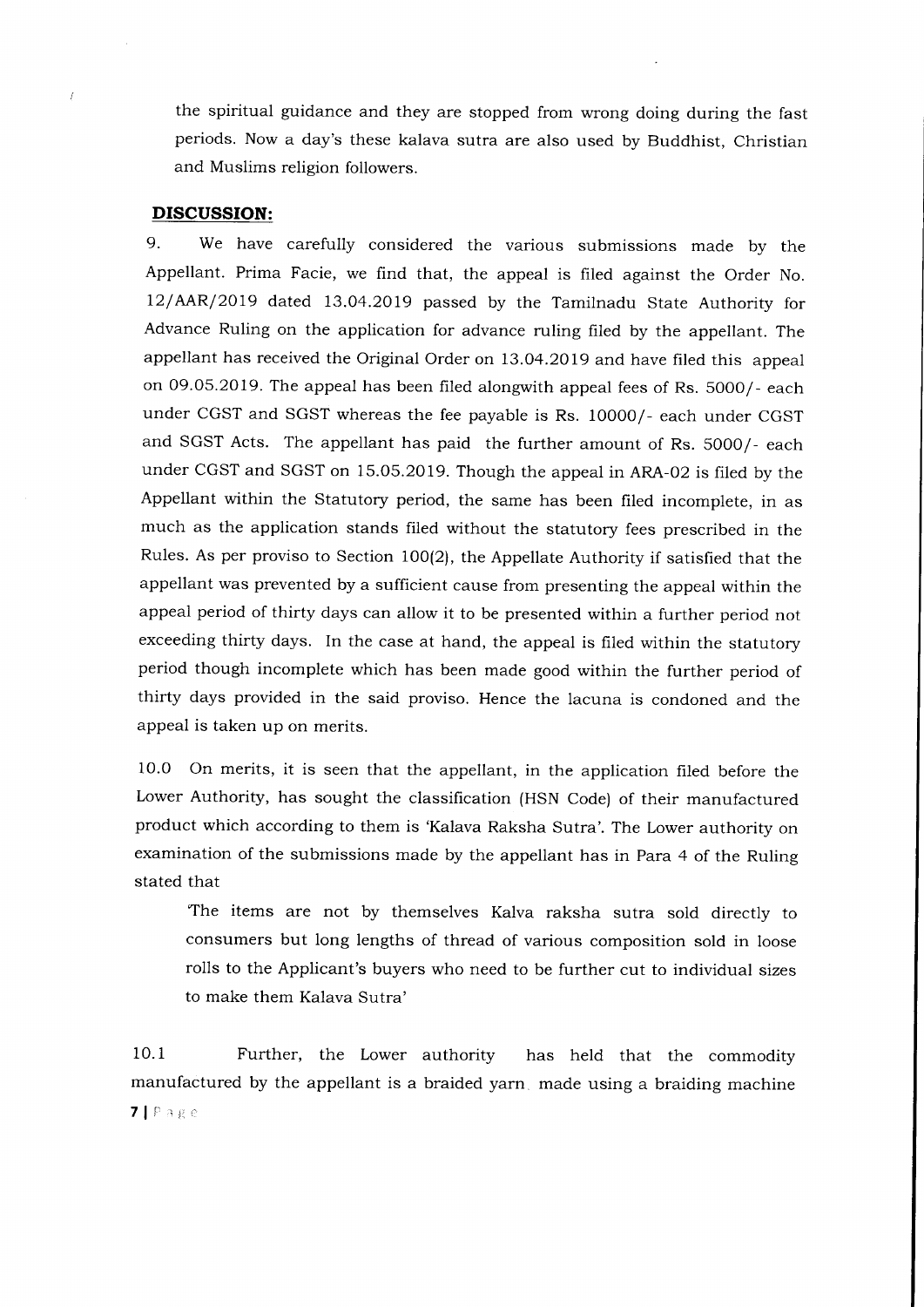and classified the Product under 'CTH 5607- Twine, cordage, Ropes and cables, whether or not plaited or braided and whether or not impregnated, coated, covered or sheathed with Rubber or Plastics'. The Lower authority therefore has ruled as under:

'Braided textile yarns supplied by the Applicant made of Polypropylene Yarn is classifiable under 560749OO, made of Other Synthetic Yarn is classifiable under 56075090, made of Cotton is classifiable under 56079090'.

The appellant while not disputing the Classification is aggrieved with the Observation in the Order of the Lower Authority that the product manufactured and supplied by them are not 'Kalava', which by implication mean that they are not eligible to be exempted vide Sl.No. 148 of Notification No.2/2O17-C.T.(Rate) dated 28.06.2017 as amended, which exempts 'Pooja Samagiri-Kalava Raksha Sutra' falling under any chapter. The appellant is before us seeking relief on the eligibility of the exemption based on the observation of the Lower Authority.

## IO.2 As per Section 100 (1) of the CGST/TNGST Act,

The concerned officer, the jurisdictional officer or an applicant aggrieved by any advance ruling pronounced under sub-section  $(4)$  of section 98, may appeal to the Appellate Authoritg

In the case at hand the appellant is not aggrieved with the ruling of the Lower authority but aggrieved with the remarks of the lower authority in Para 4 of the Ruling of the authority, which according to them affect their entitlement to the exemption under Notification No. 2/2017-C.t.(Rate) dated 28.06.2017 as amended. We find that the lower authority has not observed/ruled on the eligibility of exemption to their product in the Ruling under appeal. We also find that the Lower Authority has ruled on the classification of the product manufactured by the appellant, which is not under dispute, therefore as per the provisions of Section 100(1) of the CGST/TNGST Act, 2017 no appeal, per se lies before this Authority.

10.3 The grievance of the appellant is on the remarks of the Lower authority and the silent implication it makes. The remark of the lower authority is not in the context of the issue raised in the original application. The lower authority has not substantiated the remarks with any material evidence/findings or it has been brought out that the issue of whether the product is a 'Kalava' or 'not' was to be considered to arrive at the classification of the product sought for before them. 8 | Page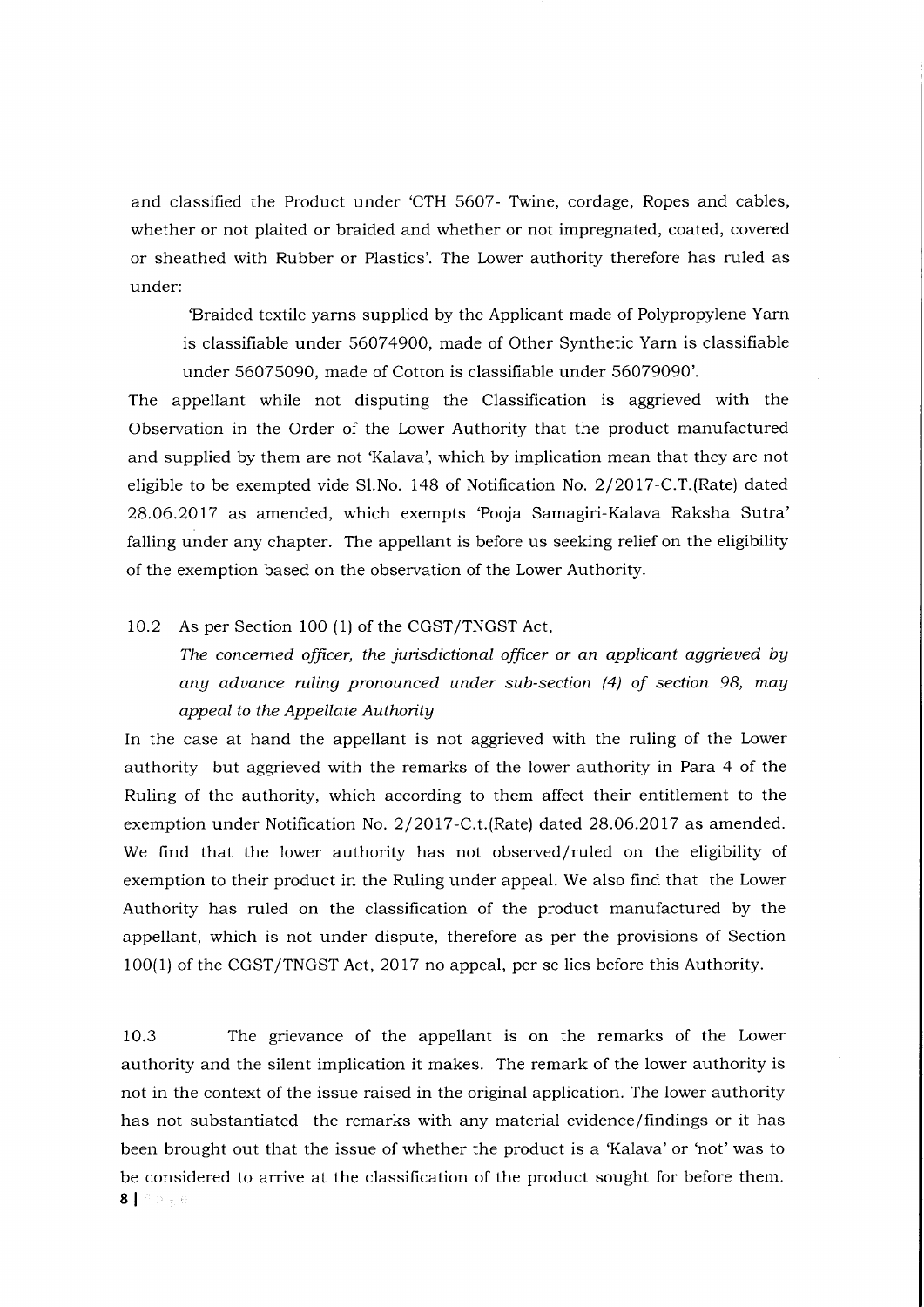It is further clear that the issue dealt with was not 'whether the product manufactured by the appellant is 'Kalava'or 'not" or for that matter, the ruling do not delve on what makes a kalava and how the product is not a 'kalava'. In as much as the issue raised before the lower authority do not involve the above and factually the lower authority has not dealt with the above, we find justice best served by expunging of the above remarks of the lower authority in the ruling.

11. In view of the above discussions, we rule as under

#### Ruling

The remarks of the lower authority in Para 4 of its Order No 12/AAR/2019 dated: 22.O3.2019 as given in Para10.O above may be treated as expunged/deleted. The ruling of the Lower authority is maintained.

 $\sqrt{2}$  $\sqrt{\frac{1}{2}mn\cdot x^{k}}$ 

ft.V.SOMANATHAN) Commissioner of Commercial Tax Tamilnadu /Member AAAR

i J  $\mathcal{K}^{\ell\mathfrak{t}\mathfrak{t}\mathfrak{t}\mathfrak{t}\mathfrak{t}\mathfrak{t}\mathfrak{t}}$ 

(M. AJIT KUMAR) Pr.Chief Commissioner of GST & Excise Chennai Zone/Member AAAR

To

Mr. Malli Ramalingam Mothilal, / /By SPAD// (Prop: M/s. M.R.Mothilal) No. 2/3-A, Saratha Illam, A.A. Road, CMR Road, Munichalai Road, Madurai - 625 OO9

Copy to

- 1. Additional Chief Secretary/Commissioner of Commercial Taxes, II Floor, Ezhllagam, Chepauk, Chennai-S.
- 2. The Principal Chief Commissioner of GST & Central Excise, 26/1, Mahatma Gandhi Road, Nungambakkam, Chennai-600034.
- 3. The Advance ruling Authority
- 4. The Commissioner of GST & C.Ex.. Madurai Commissionerate,
- 5. The Assistant Commissioner (ST), Kamarajar Salai Assessment Circle, Commercial Taxes Building, Dr.SVKS Thangaraj Salai, Madurai- 625 020
- 6. Master File/ Spare-2.

9 | Page